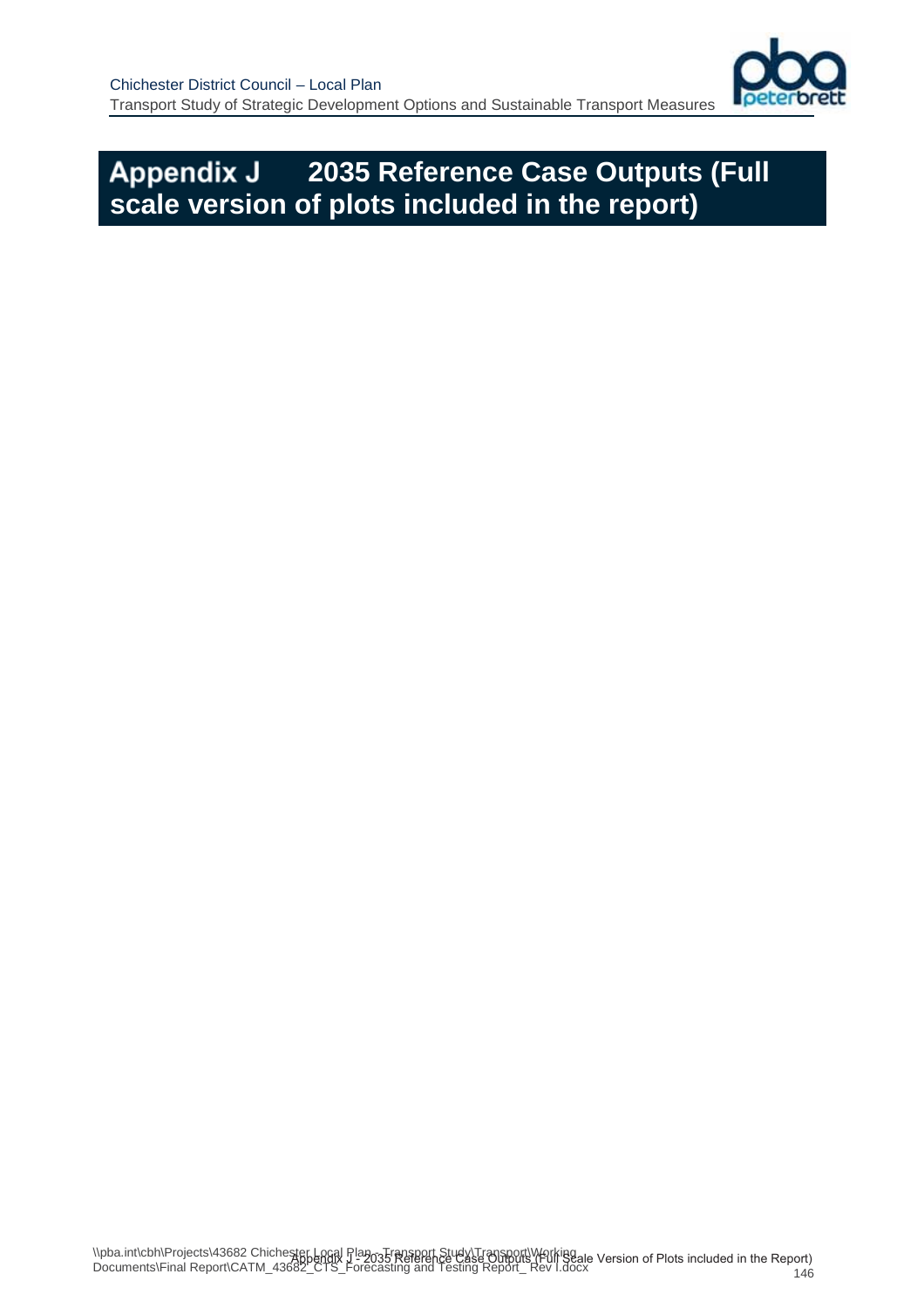**Volume to Capacity Ratio Plots for** 

2035 Reference Case

Chichester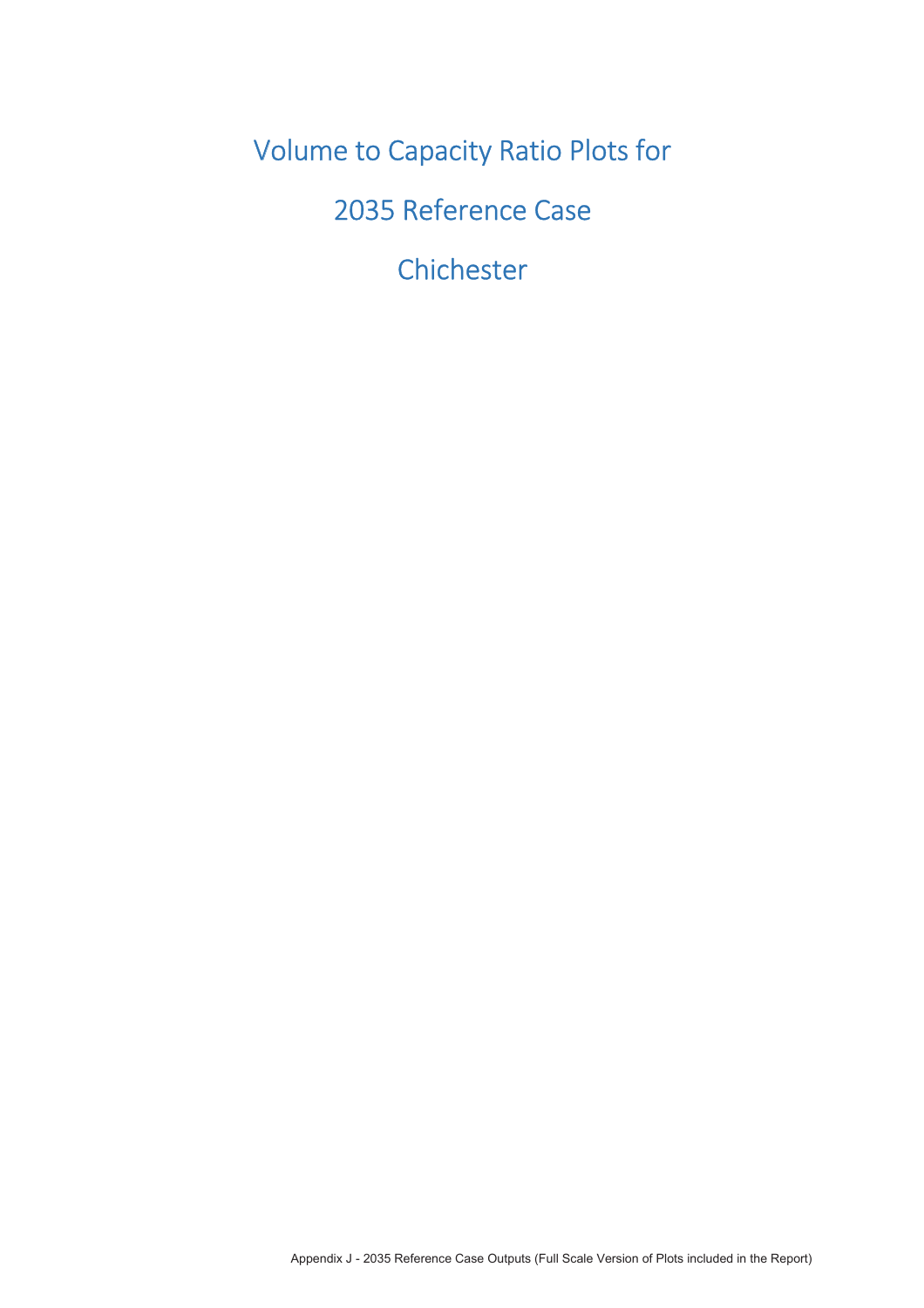Appendix J - 2035 Reference Case Outputs (Full Scale Version of Plots included in the Report)

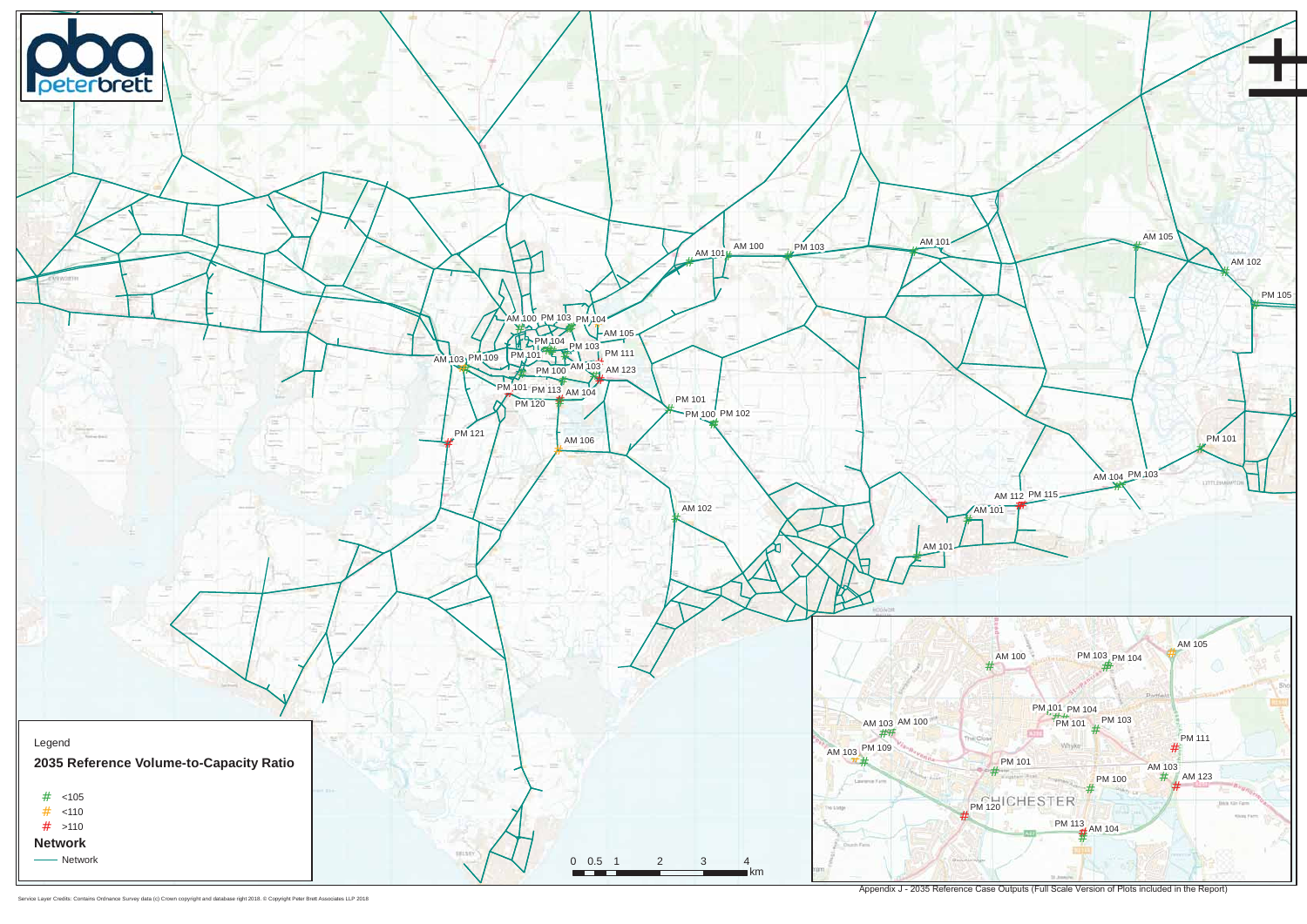Appendix J - 2035 Reference Case Outputs (Full Scale Version of Plots included in the Report)

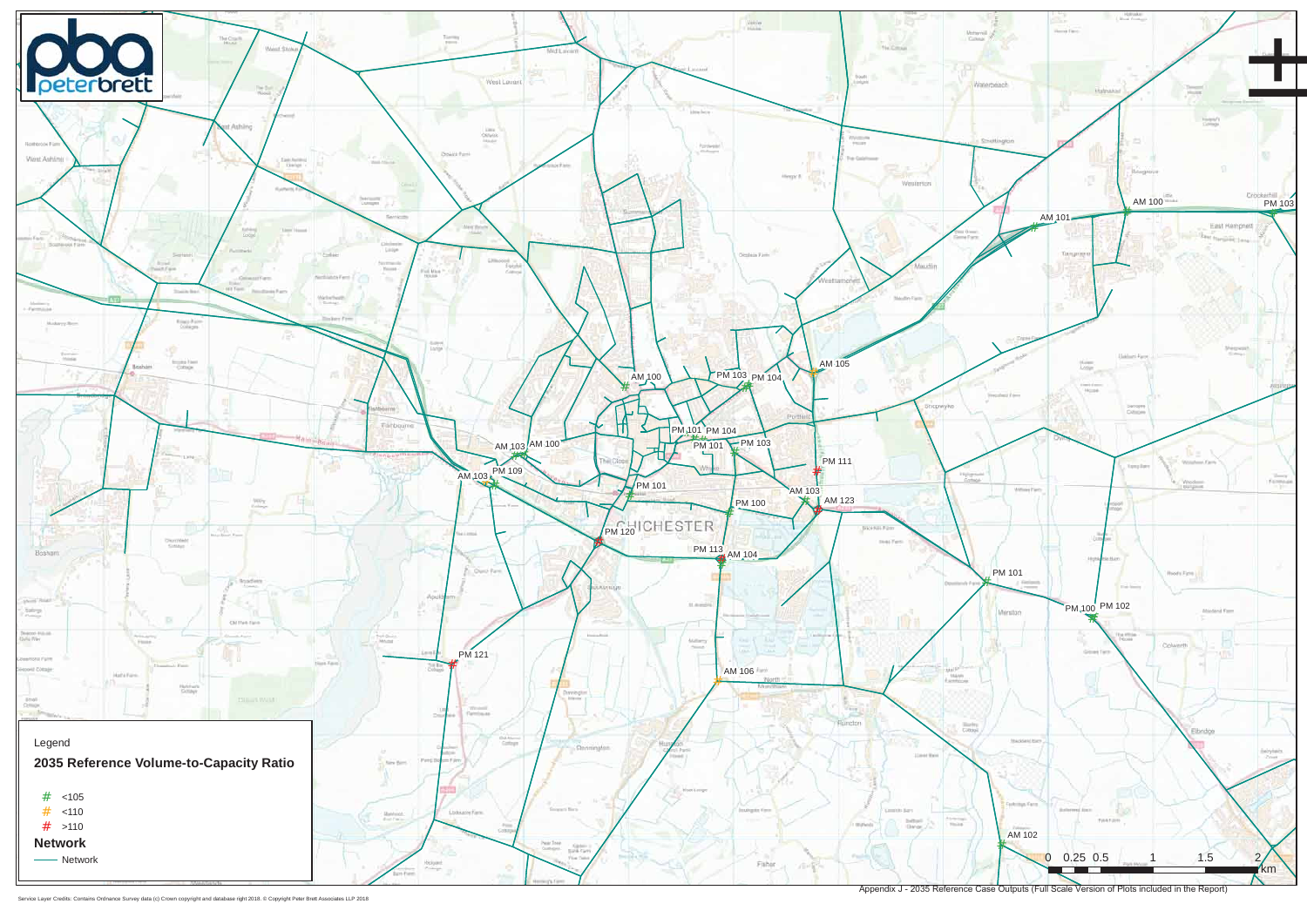**Volume to Capacity Ratio Plots for** 

2035 Reference Case

**Havant**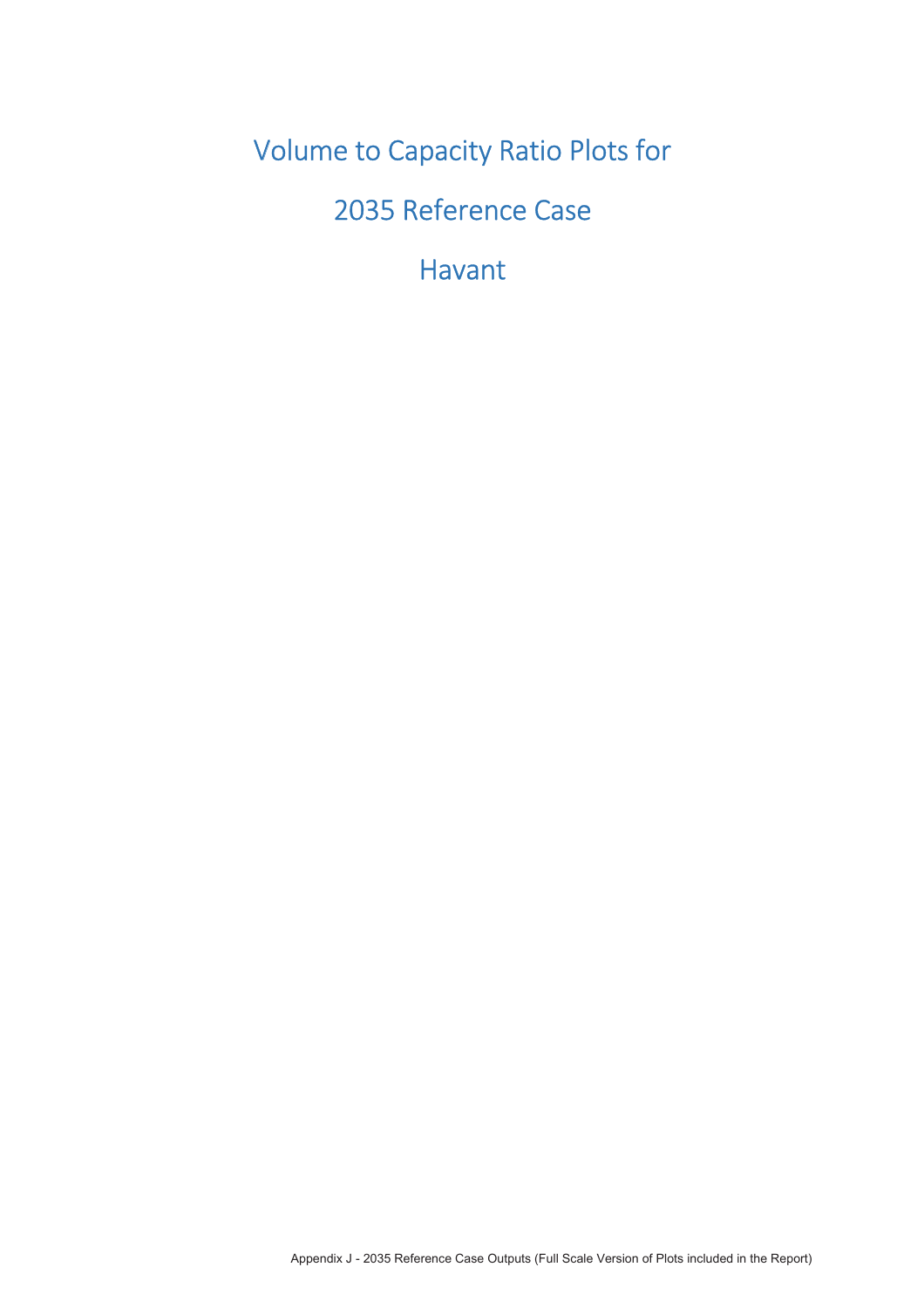Appendix J - 2035 Reference Case Outputs (Full Scale Version of Plots included in the Report)

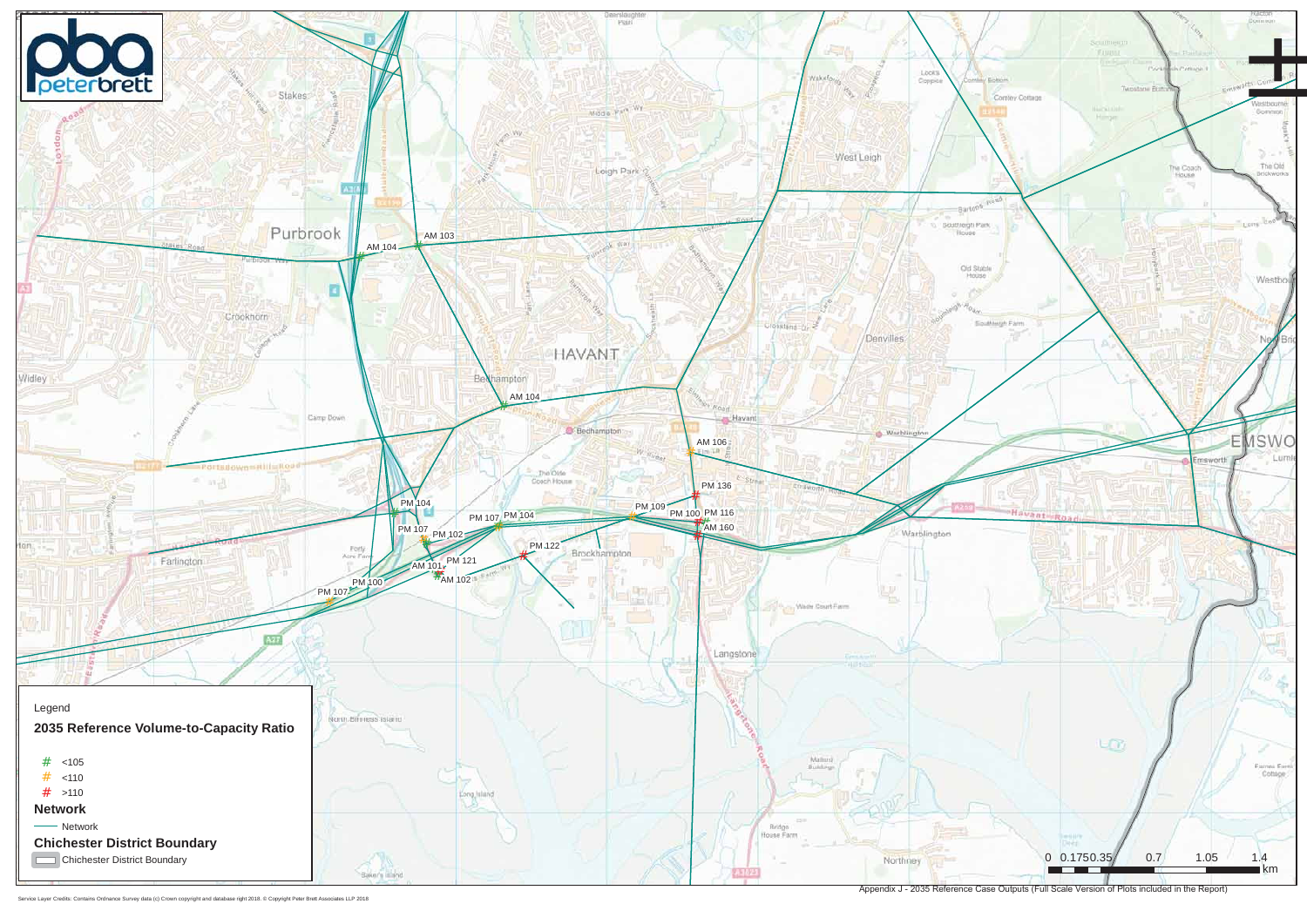**Volume to Capacity Ratio Plots for** 

2035 Reference Case

Arun